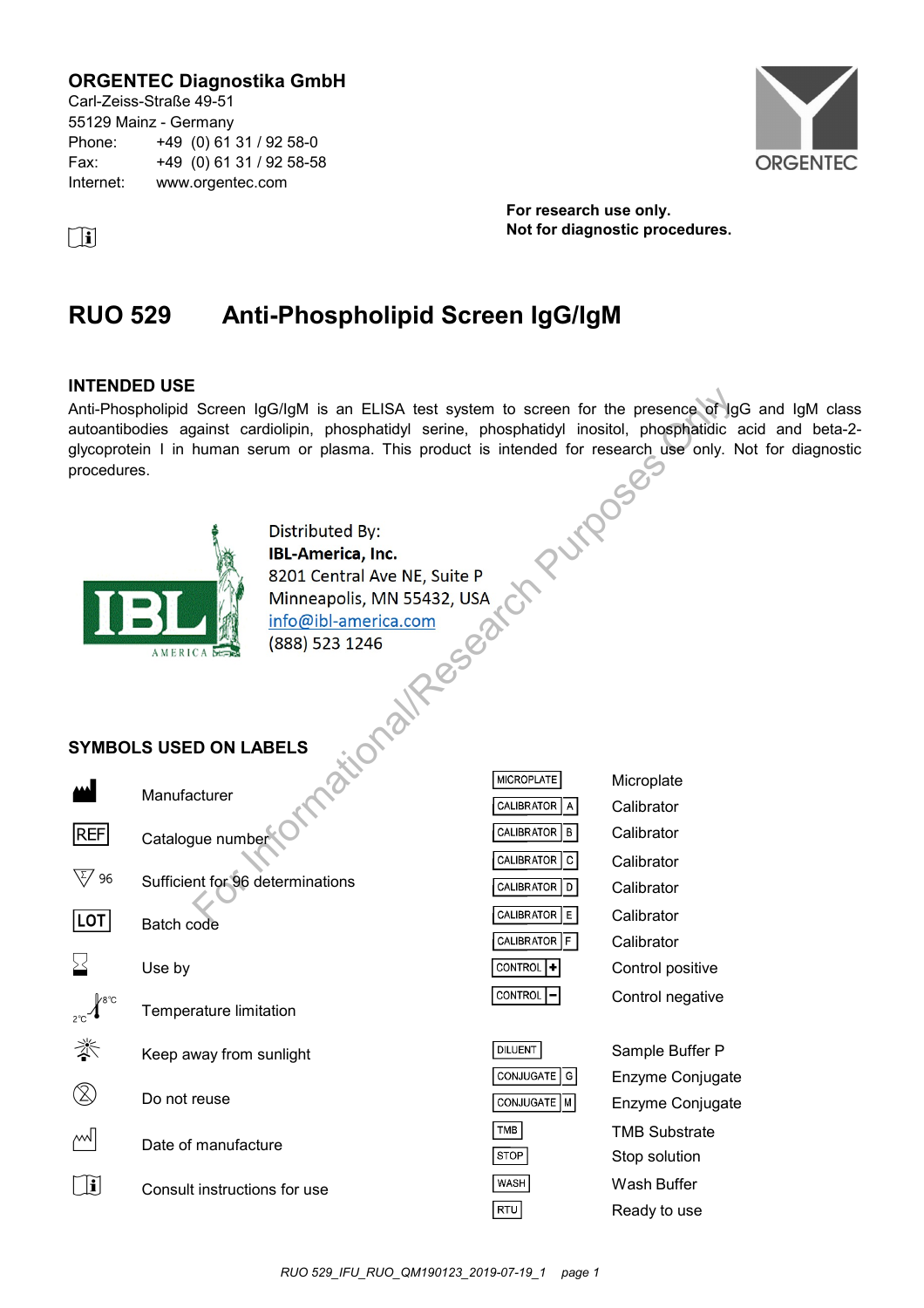# **PRINCIPLE OF THE TEST**

A mixture of highly purified cardiolipin, phosphatidyl serine, phosphatidyl inositol, phosphatidic acid and human beta -2-Glycoprotein I is bound to microwells.

The determination is based on an indirect enzyme linked immune reaction with the following steps:

Specific antibodies in the sample bind to the antigen coated on the surface of the reaction wells. After incubation, a washing step removes unbound and unspecifically bound serum or plasma components. Subesquently added enzyme conjugate binds to the immobilized antibody-antigen-complexes. After incubation, a second washing step removes unbound enzyme conjugate. After addition of substrate solution the bound enzyme conjugate hydrolyses the substrate forming a blue coloured product. Addition of an acid stopps the reaction generating a yellow endproduct. The intensity of the yellow color

correlates with the concentration of the antibody-antigen-complex and can be measured photometrically at 450 nm.

# **WARNINGS AND PRECAUTIONS**

- All reagents of this kit are intended for professional use only.
- Components containing human serum were tested and found negative for HBsAg, HCV, HIV1 and HIV2 by FDA approved methods. No test can guarantee the absence of HBsAg, HCV, HIV1 or HIV2, and so all human serum based reagents in this kit must be handled as though capable of transmitting infection.
- Bovine serum albumin (BSA) used in components has been tested for BSE and found negative.
- Avoid contact with the substrate TMB (3,3',5,5'-Tetramethyl-benzidine).
- Stop solution contains acid, classifiaction is non-hazardous. Avoid contact with skin.
- Control, sample buffer and wash buffer contain sodium azide 0.09% as preservative. This concentration is classified as non-hazardous.
- Enzyme conjugate contains ProClin 300 0.05% as preservative. This concentration is classified as non-hazardous.

During handling of all reagents, controls and serum samples observe the existing regulations for laboratory safety regulations and good laboratory practice:

- First aid measures: In case of skin contact, immediately wash thoroughly with water and soap. Remove contaminated clothing and shoes and wash before reuse. If system fluid comes into contact with skin, wash thoroughly with water. After contact with the eyes carefully rinse the opened eye with running water for at least 10 minutes. Get medical attention if necessary. If methods. No test can guarantee the absence of HBsAg, HCV, HIV1 or HIV2, and based reagents in this kit must be handled as though capable of transmitting information (BSA) used in components has been tested for BSE and f
- Personal precautions, protective equipment and emergency procedures:

Observe laboratory safety regulations. Avoid contact with skin and eyes. Do not swallow. Do not pipette by mouth. Do not eat, drink, smoke or apply makeup in areas where specimens or kit reagents are handled. When spilled, absorb with an inert material and put the spilled material in an appropriate waste disposal.

- Exposure controls / personal protection: Wear protective gloves of nitril rubber or natural latex.
- Wear protective glasses. Used according to intended use no dangerous reactions known.
- Conditions to avoid: Since substrate solution is light-sensitive. Store in the dark.
- For disposal of laboratory waste the national or regional legislation has to be observed.

Observe the guidelines for performing quality control in medical laboratories by assaying control sera.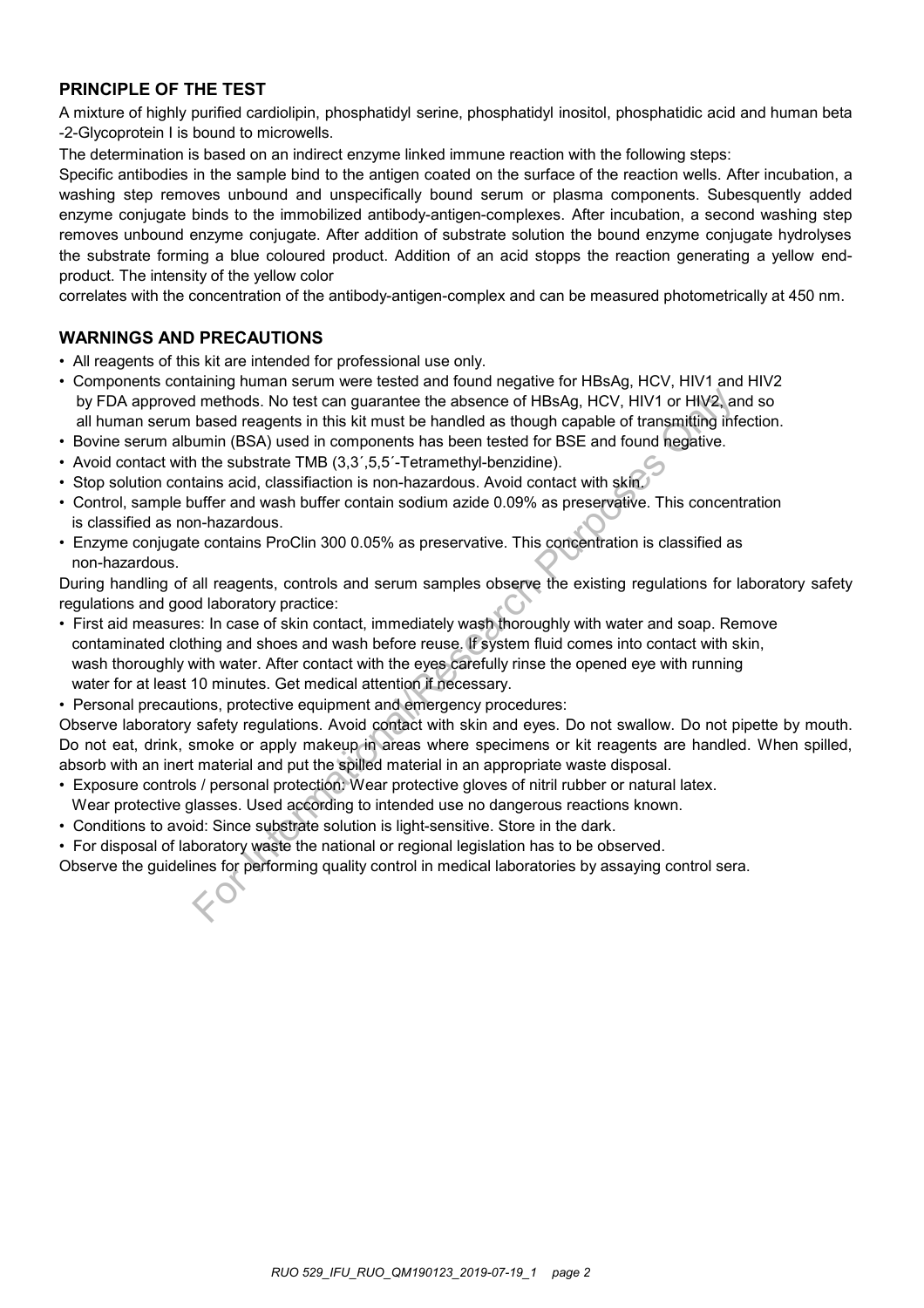# **CONTENTS OF THE KIT**

| <b>RUO 529</b>                                                                                       | $\sqrt{\xi/}$ 96 | Sufficient for 96 determinations                                                                                                                                                                            |  |
|------------------------------------------------------------------------------------------------------|------------------|-------------------------------------------------------------------------------------------------------------------------------------------------------------------------------------------------------------|--|
| MICROPLATE                                                                                           | 1                | One divisible microplate consisting of 12 modules of 8 wells each. Ready to use.<br>Product code on module: PSC                                                                                             |  |
| CALIBRATOR   A                                                                                       | $1.5$ ml         | Calibrator A 0 GPL-U/ml / 0 MPL-U/ml, containing serum/buffer matrix (PBS, BSA,<br>detergent, NaN3 0.09%), yellow. Ready to use.                                                                            |  |
| CALIBRATOR   B                                                                                       | $1.5$ ml         | Calibrator B 6.3 GPL-U/ml / 6.3 MPL-U/ml, containing phospholipid antibodies in a<br>serum/buffer matrix (PBS, BSA, detergent, NaN3 0.09%), yellow. Ready to use.                                           |  |
| CALIBRATOR C                                                                                         | $1.5$ ml         | Calibrator C 12.5 GPL-U/ml / 12.5 MPL-U/ml, containing phospholipid antibodies in a<br>serum/buffer matrix (PBS, BSA, detergent, NaN3 0.09%), yellow. Ready to use.                                         |  |
| CALIBRATOR D                                                                                         | $1.5$ ml         | Calibrator D 25 GPL-U/ml / 25 MPL-U/ml, containing phospholipid antibodies in a<br>serum/buffer matrix (PBS, BSA, detergent, NaN3 0.09%), yellow. Ready to use.                                             |  |
| CALIBRATOR E                                                                                         | $1.5$ ml         | Calibrator E 50 GPL-U/ml / 50 MPL-U/ml, containing phospholipid antibodies in a<br>serum/buffer matrix (PBS, BSA, NaN3 0.09%), yellow. Ready to use.                                                        |  |
| CALIBRATOR F                                                                                         | $1.5$ ml         | Calibrator F 100 GPL-U/ml / 100 MPL-U/ml, containing phospholipid antibodies in a<br>serum/buffer matrix (PBS, BSA, detergent, NaN3 0.09%), yellow. Ready to use.                                           |  |
| $ $ CONTROL $ + $                                                                                    | $1.5$ ml         | Control positive, containing phospholipid antibodies in a serum/buffer matrix (PBS,<br>BSA, detergent, NaN3 0.09%), yellow. Ready to use. The concentration is specified on<br>the certificate of analysis. |  |
| <b>CONTROL</b>                                                                                       | $1.5$ ml         | Control negative, containing phospholipid antibodies in a serum/buffer matrix (PBS,<br>BSA, detergent, NaN3 0.09%), yellow. Ready to use. The concentration is specified on<br>the certificate of analysis. |  |
| DILUENT                                                                                              | 20 ml            | Sample Buffer P, containing PBS, BSA, detergent, preservative sodium azide 0.09%,<br>yellow, concentrate (5 x).                                                                                             |  |
| CONJUGATE   G                                                                                        | 15 <sub>ml</sub> | Enzyme Conjugate; containing anti-human IgG antibodies, HRP labelled; PBS, BSA,<br>detergent, preservative PROCLIN 0.05%, light red. Ready to use.                                                          |  |
| CONJUGATE   M                                                                                        | 15 <sub>ml</sub> | Enzyme Conjugate; containing anti-human IgM antibodies, HRP labelled; PBS, BSA,<br>detergent, preservative PROCLIN 0.05%, light red. Ready to use.                                                          |  |
| TMB                                                                                                  | 15 <sub>ml</sub> | TMB Substrate; containing 3,3', 5,5'- Tetramethylbenzidin, colorless. Ready to use.                                                                                                                         |  |
| <b>STOP</b>                                                                                          | 15 <sub>ml</sub> | Stop solution; contains acid. Ready to use.                                                                                                                                                                 |  |
| WASH                                                                                                 | 20 ml            | Wash Buffer, containing Tris, detergent, preservative sodium azide 0.09%; 50 x conc.                                                                                                                        |  |
| <u>׀֖֡֘</u> ׀                                                                                        | 1                | <b>Certificate of Analysis</b>                                                                                                                                                                              |  |
|                                                                                                      |                  |                                                                                                                                                                                                             |  |
| <b>MATERIALS REQUIRED</b>                                                                            |                  |                                                                                                                                                                                                             |  |
| . Microplate reader capable of endpoint measurements at 450 nm; optional: reference filter at 620 nm |                  |                                                                                                                                                                                                             |  |
| • Data reduction software                                                                            |                  |                                                                                                                                                                                                             |  |
| • Multi-channel dispenser or repeatable pipette for 100 µl                                           |                  |                                                                                                                                                                                                             |  |
| • Vortex mixer<br>• Pipettes for 10 µl, 100 µl and 1000 µl                                           |                  |                                                                                                                                                                                                             |  |
|                                                                                                      |                  |                                                                                                                                                                                                             |  |

# **MATERIALS REQUIRED**

- Microplate reader capable of endpoint measurements at 450 nm; optional: reference filter at 620 nm
- Data reduction software
- Multi-channel dispenser or repeatable pipette for 100 μl
- Vortex mixer
- Pipettes for 10 μl, 100 μl and 1000 μl
- Laboratory timing device
- Distilled or deionised water
- Measuring cylinder for 1000 ml and 100 ml
- Plastic container for storage of the wash solution

This ELISA assay is suitable for use on open automated ELISA processors. Each assay has to be validated on the respective automated system. Detailed information is provided upon request.

# **SPECIMEN COLLECTION, STORAGE AND HANDLING**

- Collect whole blood specimens using acceptable medical techniques to avoid hemolysis.
- Allow blood to clot and separate the serum or plasma by centrifugation.
- Test serum should be clear and non-hemolyzed. Contamination by hemolysis or lipemia should be avoided, but does not interfere with this assay.
- Specimens may be refrigerated at 2-8°C for up to five days or stored at -20°C up to six months.
- Avoid repetitive freezing and thawing of serum or plasma samples. This may result in variable loss of antibody activity.
- Testing of heat-inactivated sera is not recommended.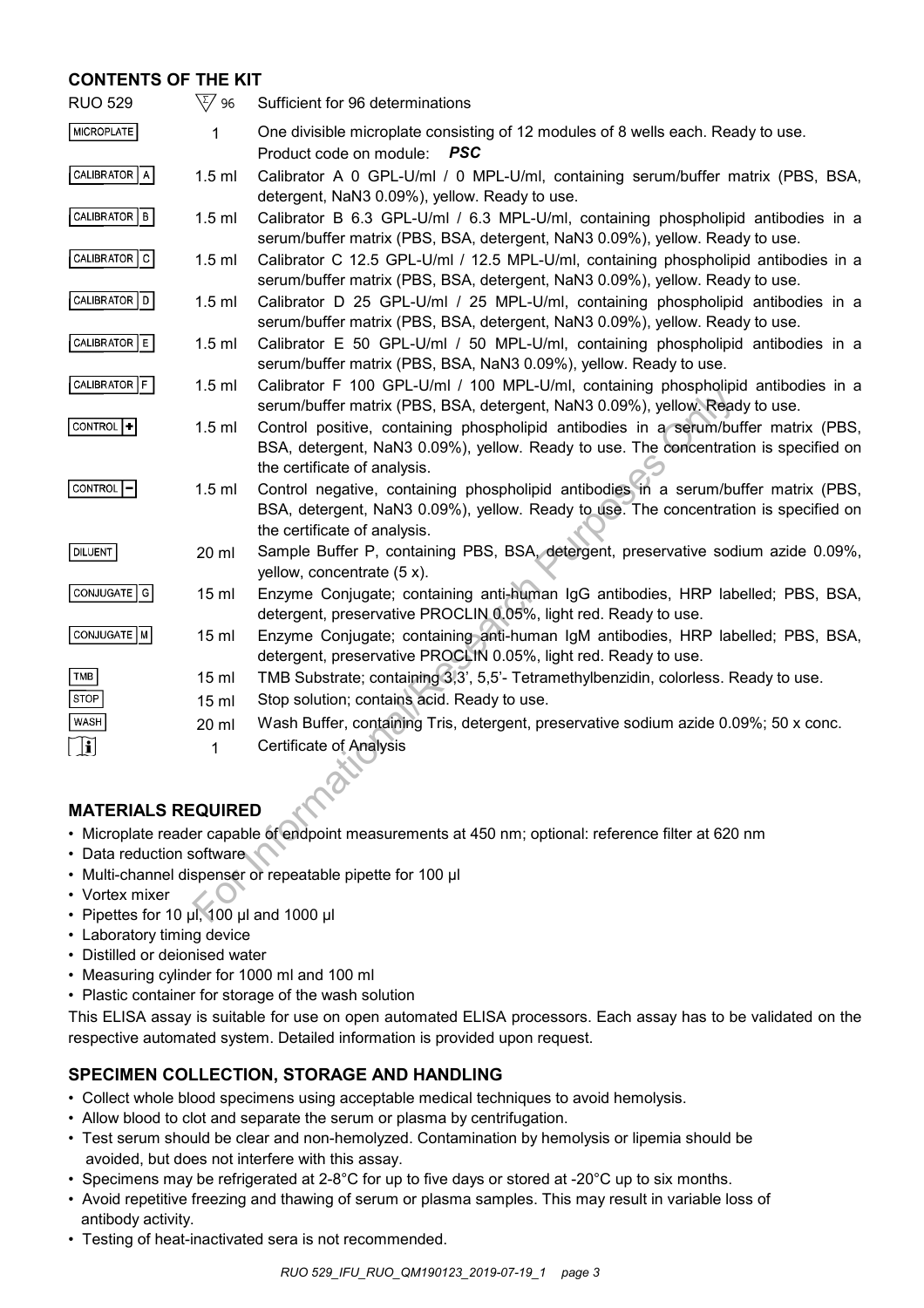# **STORAGE AND STABILITY**

- Store test kit at 2-8°C in the dark.
- Do not expose reagents to heat, sun, or strong light during storage and usage.
- Store microplate sealed and dessicated in the clip bag provided.
- Shelf life of the unopended test kit is 18 months from day of production. Unopened reagents are stable until expiration of the kit. See labels for individual batch.
- Diluted Wash Buffer and Sample Buffer are stable for at least 30 days when stored at 2-8°C. We recommend consumption on the same day.

### **PROCEDURAL NOTES**

- Do not use kit components beyond their expiration dates.
- Do not interchange kit components from different lots and products.
- All materials must be at room temperature (20-28°C) prior to use.
- Prepare all reagents and samples. Once started, performe the test without interruption.
- Double determinations may be done. By this means pipetting errors may become obvious.
- Perform the assay steps only in the order indicated.
- Always use fresh sample dilutions.
- Pipette all reagents and samples into the bottom of the wells.
- To avoid carryover or contamination, change the pipette tip between samples and different kit controls.
- Wash microwells thoroughly and remove the last droplets of wash buffer.
- All incubation steps must be accurately timed.
- Do not re-use microplate wells.

# **PREPARATION OF REAGENTS**

# **WASH**

Dilute the contents of one vial of the buffered wash solution concentrate (50x) with distilled or deionised water to a final volume of 1000 ml prior to use.

#### **DILUENT**

Sample Buffer P: Prior to use dilute the contents (20 ml) of one vial of sample buffer 5x concentrate with distilled or deionised water to a final volume of 100 ml.

### **Preparation of samples**

Dilute samples 1:100 before the assay: Put 990 µl of prediluted sample buffer in a polystyrene tube and add 10 µl Information any please once sareter, permine the test window miterialphorities and samples in the order indicated.<br>
States only in the order indicated.<br>
States and samples into the bottom of the wells.<br>
Is and samples int

of sample. Mix well. Note: Calibrators / Controls are ready to use and need not be diluted.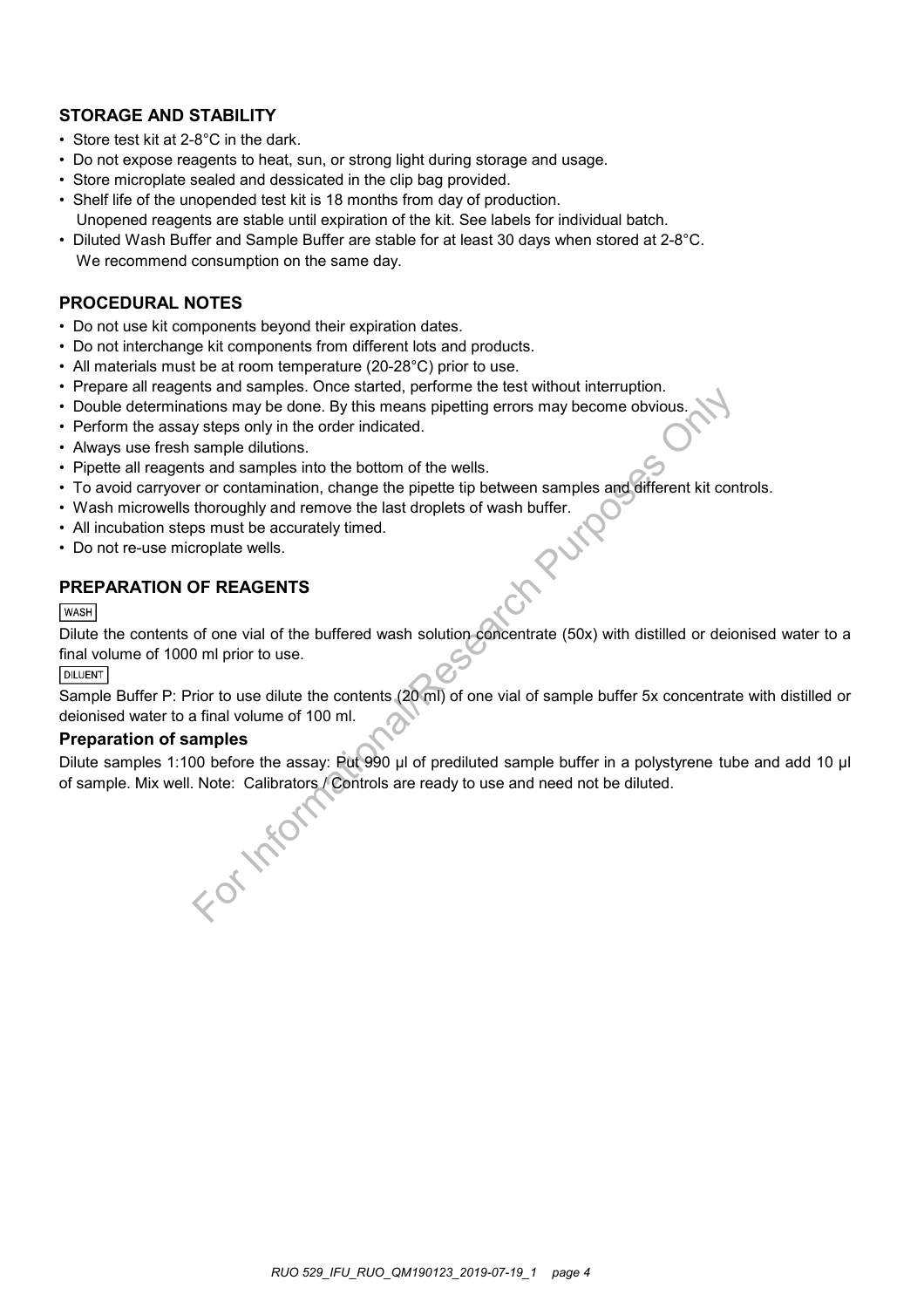# **TEST PROCEDURE**

Prepare enough microplate modules for all calibrators / controls and samples.

- 1. Pipette 100 µl of calibrators, controls and prediluted samples into the wells.
	- Incubate for 30 minutes at room temperature (20-28 °C).
	- Discard the contents of the microwells and wash 3 times with 300 µl of wash solution.
- 2. Dispense 100 μl of enzyme conjugate into each well.
- Incubate for 15 minutes at room temperature. Discard the contents of the microwells and wash 3 times with 300 μl of wash solution.
- 3. Dispense 100 μl of TMB substrate solution into each well. Incubate for 15 minutes at room temperature
- 4. Add 100 μl of stop solution to each well of the modules
	- Incubate for 5 minutes at room temperature.

Read the optical density at 450 nm (reference 600-690nm) and calculate the results. The developed colour is stable for at least 30 minutes. Read during this time.

Example for a pipetting scheme:



# **VALIDATION**

Test results are valid if the optical densities at 450 nm for calibrators / controls and the results for controls comply with the reference ranges indicated on the Certificate of Analysis enclosed in each test kit. If these quality control criteria are not met the assay run is invalid and should be repeated.

# **CALCULATION OF RESULTS**

For quantitative results plot the optical density of each calibrator versus the calibrator concentration to create a calibration curve. The concentration of samples may then be estimated from the calibration curve by interpolation. Using data reduction software a 4-Parameter-Fit with lin-log coordinates for optical density and concentration is the data reduction method of choice.

# **ASSAY CHARACTERISTICS**

# **Calibration**

Calibration is related to the internationally recognised reference sera from E.N. Harris, Louisville and to IRP 97/656 (IgG) and HCAL (IgG) / EY2C9 (IgM).

# **Measuring range**

The calculation range of this ELISA assay is

IgG: 0 - 100 GPL-U/ml

IgM: 0 - 100 MPL-U/ml

# **Interfering substances**

No interference has been observed with haemolytic (up to 1000 mg/dl) or lipemic (up to 3 g/dl triglycerides) sera or plasma, or bilirubin (up to 40 mg/dl) containing sera or plasma. Nor have any interfering effects been observed with the use of anticoagulants (Citrate, EDTA, Heparine). However for practical reasons it is recommended that grossly hemolyzed or lipemic samples should be avoided.

# **LIMITATIONS OF THE PROCEDURE**

For research use only. Not for diagnostic procedures.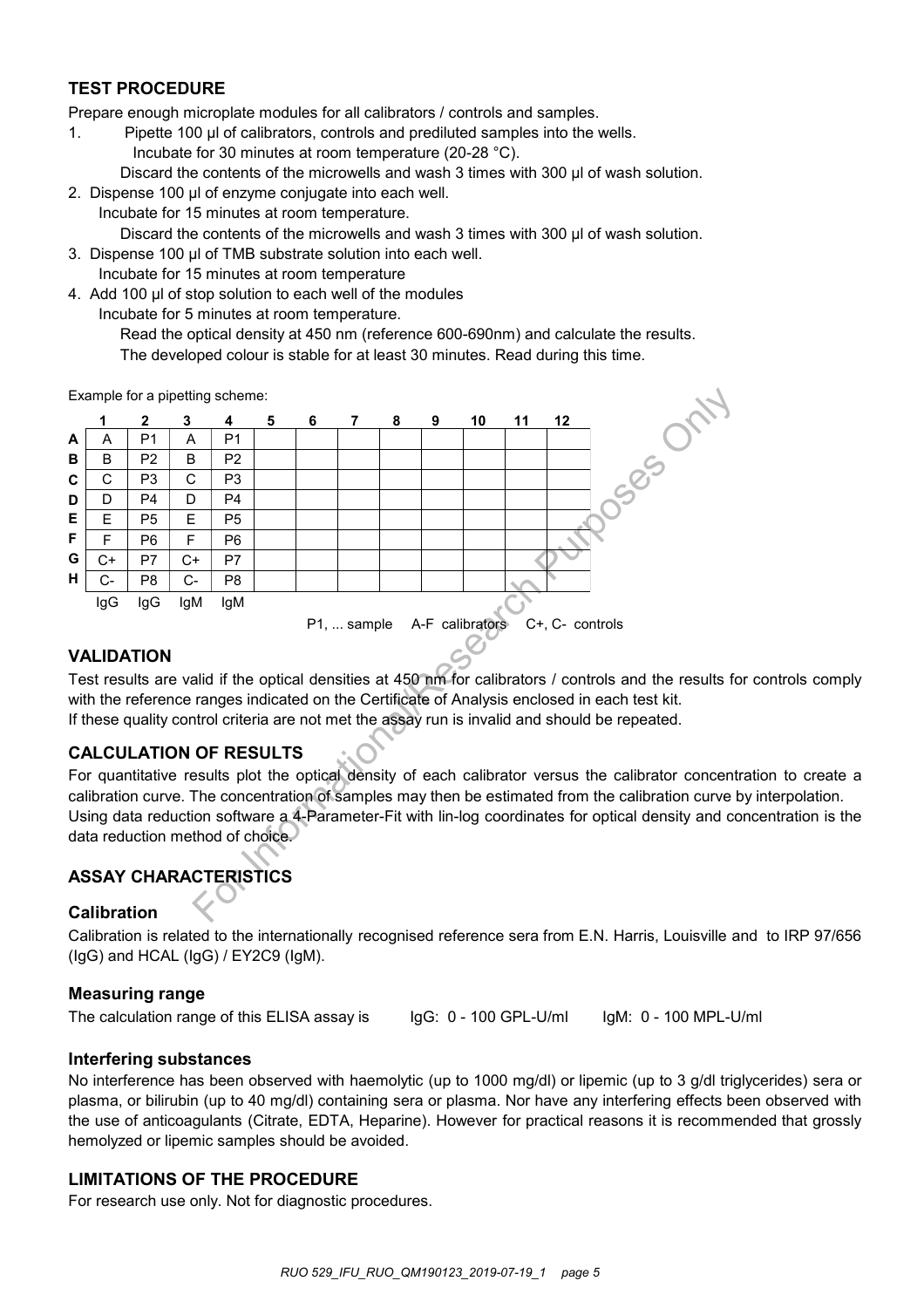# **REFERENCES**

1. Banzato A, Pozzi N, Frasson R, De F, V, Ruffatti A, Bison E et al. Antibodies to Domain I of beta(2)Glycoprotein I are in close relation to patients risk categories in Antiphospholipid Syndrome (APS). Thromb Res 2011; 128(6):583 -6.

2. Bertolaccini ML, Amengual O, Atsumi T, Binder WL, de LB, Forastiero R et al. 'Non-criteria' aPL tests: report of a task force and preconference workshop at the 13th International Congress on Antiphospholipid Antibodies, Galveston, TX, USA, April 2010. Lupus 2011; 20(2):191-205.

3. de Laat B, de Groot PG. Autoantibodies directed against domain I of beta2-glycoprotein I. Curr Rheumatol Rep 2011; 13(1):70-6.

4. de Laat B, Mertens K, de Groot PG. Mechanisms of disease: antiphospholipid antibodies-from clinical association to pathologic mechanism. Nat Clin Pract Rheumatol 2008; 4(4):192-9.

5. de Laat B, Pengo V, Pabinger I, Musial J, Voskuyl AE, Bultink IE et al. The association between circulating antibodies against domain I of beta2-glycoprotein I and thrombosis: an international multicenter study. J Thromb Haemost 2009; 7(11):1767-73.

6. Espinosa G, Cervera R. Antiphospholipid syndrome. Arthritis Res Ther 2008; 10(6):230.

7. Favaloro EJ, Wong RC. Laboratory testing for the antiphospholipid syndrome: making sense of antiphospholipid antibody assays. Clin Chem Lab Med 2011; 49(3):447-61.

8. Fischer MJ, Rauch J, Levine JS. The antiphospholipid syndrome. Arthritis Rheum 2007; 27(1):35-46.

9. Giannakopoulos B, Passam F, Ioannou Y, Krilis SA. How we diagnose the antiphospholipid syndrome. Blood 2009; 113(5):985-94.

10. Greaves M, Cohen H, Machin SJ, Mackie I. Guidelines on the investigation and management of the antiphospholipid syndrome. Br J Haematol 2000; 109(4):704-15.

11. Hughes GR. Hughes syndrome: antiphospholipid syndrome. J R Coll Physicians Lond 1998; 32(3):260-4.

12. Hughes GR. Hughes Syndrome (the antiphospholipid syndrome): ten clinical lessons. Autoimmun Rev 2008; 7 (3):262-6.

13. Hughes GR. Antiphospholipid syndrome, migraine and stroke. Lupus 2010; 19(5):555-6.

14. Hughes GR, Harris NN, Gharavi AE. The anticardiolipin syndrome. J Rheumatol 1986; 13(3):486-9.

15. Koike T, Bohgaki M, Amengual O, Atsumi T. Antiphospholipid antibodies: lessons from the bench. J Autoimmun 2007; 28(2-3):129-33.

16. Lakos G, Favaloro EJ, Harris EN, Meroni PL, Tincani A, Wong RC et al. International consensus guidelines on anticardiolipin and anti-beta2-glycoprotein I testing: report from the 13th International Congress on Antiphospholipid Antibodies. Arthritis Rheum 2012; 64(1):1-10. 009; 7(11):1767-73.<br>
wera R. Antiphospholipid syndrome. Arthritis Res Ther 2008; 10(6):230.<br>
ong RC. Laboratory testing for the antiphospholipid syndrome: making sense of<br>
in Chem Lab Med 2011; 49(3):447-61.<br>
ch, J. Lewine

17. Mackworth-Young C. Primary antiphospholipid syndrome: a distinct entity? Autoimmun Rev 2006; 5(1):70-5.

18. Miyakis S, Lockshin MD, Atsumi T, Branch DW, Brey RL, Cervera R et al. International consensus statement on an update of the classification criteria for definite antiphospholipid syndrome (APS). J Thromb Haemost 2006; 4(2):295-306.

19. Molina JF, Gutierrez-Urena S, Molina J, Uribe O, Richards S, De CC et al. Variability of anticardiolipin antibody isotype distribution in 3 geographic populations of patients with systemic lupus erythematosus. J Rheumatol 1997; 24(2):291-6.

20. Oku K, Atsumi T, Amengual O, Koike T. Antiprothrombin antibody testing: detection and clinical utility. Semin Thromb Hemost 2008; 34(4):335-9.

21. Pengo V, Biasiolo A, Bison E, Chantarangkul V, Tripodi A. Antiphospholipid antibody ELISAs: survey on the performance of clinical laboratories assessed by using lyophilized affinity-purified IgG with anticardiolipin and antibeta2-Glycoprotein I activity. Thromb Res 2007; 120(1):127-33.

22. Pierangeli SS, de Groot PG, Dlott J, Favaloro E, Harris EN, Lakos G et al. 'Criteria' aPL tests: report of a task force and preconference workshop at the 13th International Congress on Antiphospholipid Antibodies, Galveston, Texas, April 2010. Lupus 2011; 20(2):182-90.

23. Pierangeli SS, Favaloro EJ, Lakos G, Meroni PL, Tincani A, Wong RC et al. Standards and reference materials for the anticardiolipin and anti-beta-2-glycoprotein I assays: a report of recommendations from the APL Task Force at the 13th International Congress on Antiphospholipid Antibodies. Clin Chim Acta 2012; 413(1-2):358-60.

24. Sinico RA, Bollini B, Sabadini E, Di Toma L, Radice A. The use of laboratory tests in diagnosis and monitoring of systemic lupus erythematosus. J Nephrol JID - 9012268 2002; 15 Suppl 6:S20-S27.

25. Tincani A, Andreoli L, Casu C, Cattaneo R, Meroni P. Antiphospholipid antibody profile: implications for the evaluation and management of patients. Lupus 2010; 19(4):432-5.

26. Tincani A, Morozzi G, Afeltra A, Alessandri C, Allegri F, Bistoni O et al. Antiprothrombin antibodies: a